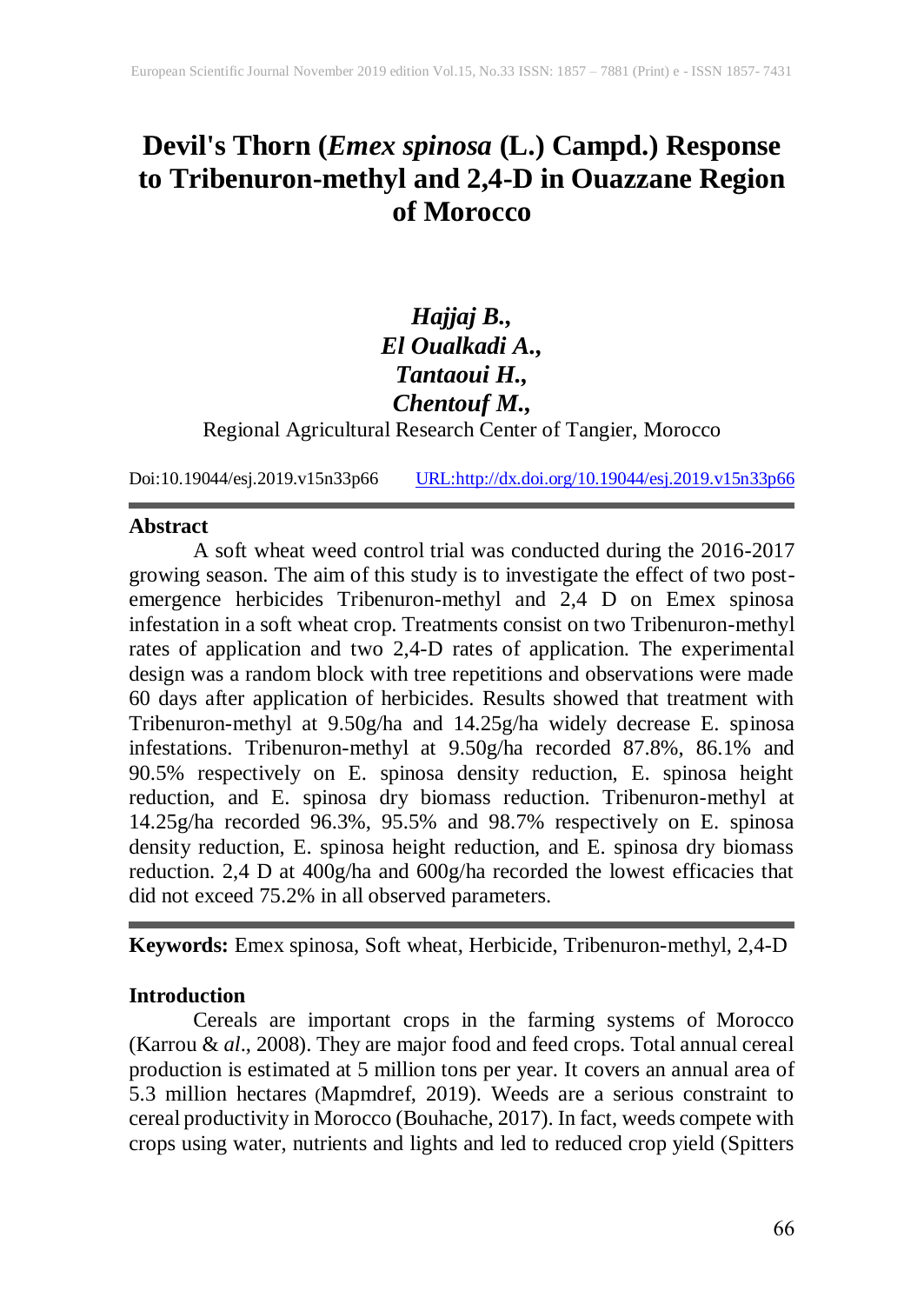& Van Den Bergh, 1982; Zimadahl & El Brahli, 1992; Boutahar, 1994; Taleb 1996, Bouhache, 2007; Bouhache, 2017). *E. spinosa* (L.) Campd. (Devil's thorn) is a noxious weed to cereal crops (Hajjaj, 2010). It is an annual weed that belongs to *Polygonaceae* family. It has a large taproot. Stems usually lying down, ribbed up to 80 cm. Leaves are alternate with triangular shape. Basal flowers are female and tops generally male (Boulet & *al*., 1991). The fruit is an achene with stiff spines due to modified lobes of the perianth (Valdés & *al*., 2002). Nitrophile plant, grazed by animals before the appearance of fruit (Tanji, 2005).Tribenuron-methyl is a cereal postemergence herbicide acting through the roots and foliage for the control of broadleaf weeds on wheat and barley. Tribenuron-methyl belong to sulfonylurea family that causes inhibition of acetolactate synthase ALS (acetohydroxyacid synthase AHAS). This enzyme is present in plant and micro-organisms, but not in animals (Blair & Martin, 1988; Brown, 1990). Inhibition of the activity of ALS leads to inhibition of synthesis of essential branched-chain amino acids, which causes inhibition of cell division (Ezzahiri, 2017). Corp selectivity of sulfonylurea consists in a detoxification by hydroxylation and conjugation to glucose (Ray, 1984; Rost, 1984; Van Dyck & LaRossa, 1986). Advantages of sulfonylureas herbicides are relatively low amount of herbicide used for weed control with low toxicity (Ezzahiri, 2017). 2,4 D herbicide is a post-emergence herbicide acting through the foliage for the control of broadleaf weeds on wheat and barley. 2,4-D is a member of Phenoxy-carboxylic-acid Family. 2,4-D is an "auxin mimic" or synthetic auxin. This type of herbicide kills weeds by mimicking the plant growth hormone auxin, and when applied at effective doses, causes uncontrolled and disorganized plant growth and the tissues of the plant are damaged, which leads to plant death. (Tu & *al*., 2001). In tolerant monocots such as wheat and barley, metabolism occurs mainly through hydroxylation (Sterling & Hall, 1997). In Morocco, more than 50% of anti-dicot herbicides are phytohormone products (2,4D, MCPA and Dicamba) that can be used at an advanced stage of wheat. ALS inhibitor herbicides are the second category of herbicides (Bouhache, 2017). *E. spinosa* has become a serious problem in cereal crops in Morocco (Hajjaj, 2010). Furthermore, infestations by *E.* spinosa in cereal crops may result in the refusal of the harvest of some farmers by Moroccan seed companies (Onssa, 2019). No studies have been conducted on chemical control of *E. spinosa* in the Ouazzane region. This study aims to evaluate different doses of Tribenuron-methyl and 2,4-D herbicides on *E. spinosa* infestation in soft wheat crop.

### **Material and Methods**

A trial of chemical control of *E. spinosa* was conducted in Ouazzane region of Morocco during 2016-2017 growing season. The experimental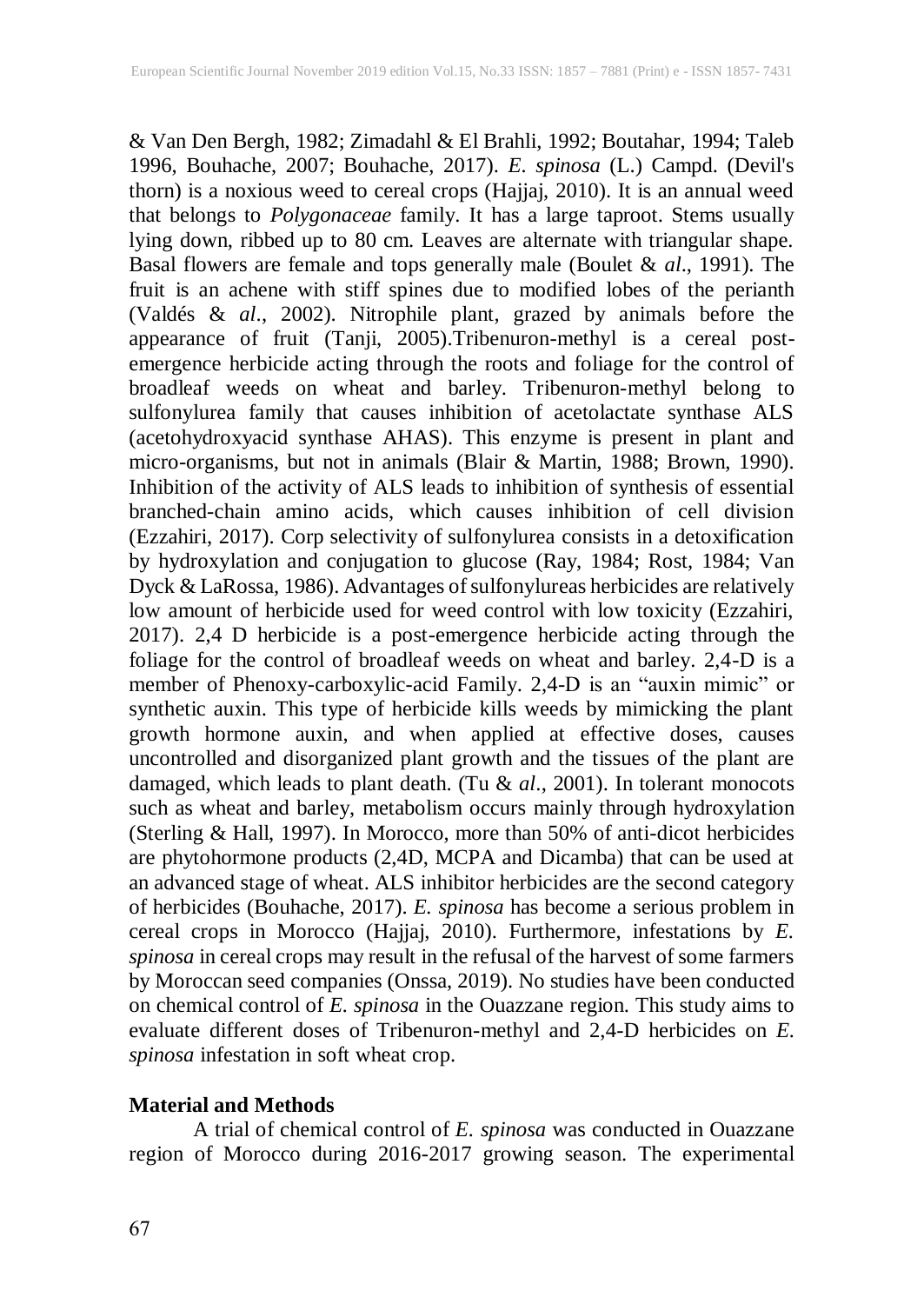design was a random block with tree repetitions. The distance between the blocks is 2 meters and the distance between plots was 1 meter. Each block contained 5 elementary plots, 4 plots of which are treated with the postemergence herbicides tested (Table 1) and one untreated control plot. The size of the elementary plots was 2m x 5m (10 m²). Treatments were carried out on January 06, 2017 with Backpack herbicide sprayer with nozzle delivering a 3 bar jet. The spray volume per hectare is 200L. Treatments consist on two *Tribenuron-methyl* rates of application and two *2,4-D -ester butylglycol* rates of application (Table 1).

| Herbicide   | Herbicide active  | rate of application  |
|-------------|-------------------|----------------------|
| treatments  | ingredient        | $(g/\text{hectare})$ |
| Treatment 1 | Tribenuron-methyl | 9.50                 |
| Treatment 2 | Tribenuron-methyl | 14.25                |
| Treatment 3 | $2,4-D$           | 400                  |
| Treatment 4 | $2,4-D$           | 600                  |
|             |                   |                      |

**Table 1**: Applied herbicides in experimental site

Observations were made 60 days after application of herbicides. Observations concerned Percentage of *E. spinosa* density reduction, height reduction and biomass reduction. *E. spinosa* density reduction percentage= [*E. spinosa* density in control plots – *E. spinosa* density in treated plots] x 100 / [*E. spinosa* density in control plots]. Calculation of the density at the experimental level of the plot was made by a quardat of one square meter. *E. spinosa* height reduction percentage= [*E. spinosa* height in control plots – *E. spinosa* height in treated plots] x 100 / [*E. spinosa* height in control plots]. *E. spinosa* dry biomass reduction percentage= [*E. spinosa* dry biomass weight in control plots  $-E$ . *spinosa* dry biomass weight in treated plots] x 100 / [E. *spinosa* dry biomass weight in control plots]. Calculation of dry *E. spinosa* biomass were made by collecting *E. spinosa* in each plot using a quardat of 1m x 1m. Samples were dried in a drying oven at 75 ° C for 48 hours. Then, dry plant material in each plot were weighed with a precision balance. Statistical analyzes were performed with SPSS software version 21.0 using the analysis of variance (ANOVA).The difference among treatment means was compared by Tukey's test at  $p \leq 0.05$ .

#### **Results and Discussion**

### **1. Effect on** *E. spinosa* **density reduction**

Results in table 2 revealed that the best *E. spinosa* density reduction was obtained by Tribenuron-methyl at 9.50g/ha and Tribenuron-methyl at 14.25g/ha recording respectively 87.8% and 96.3% of *E. spinosa* density reduction. Contrariwise, 2,4-D at 400g/ha and 2,4-D at 600g/ha showed lower to medium efficacies that did not exceed 75.2% of *E. spinosa* density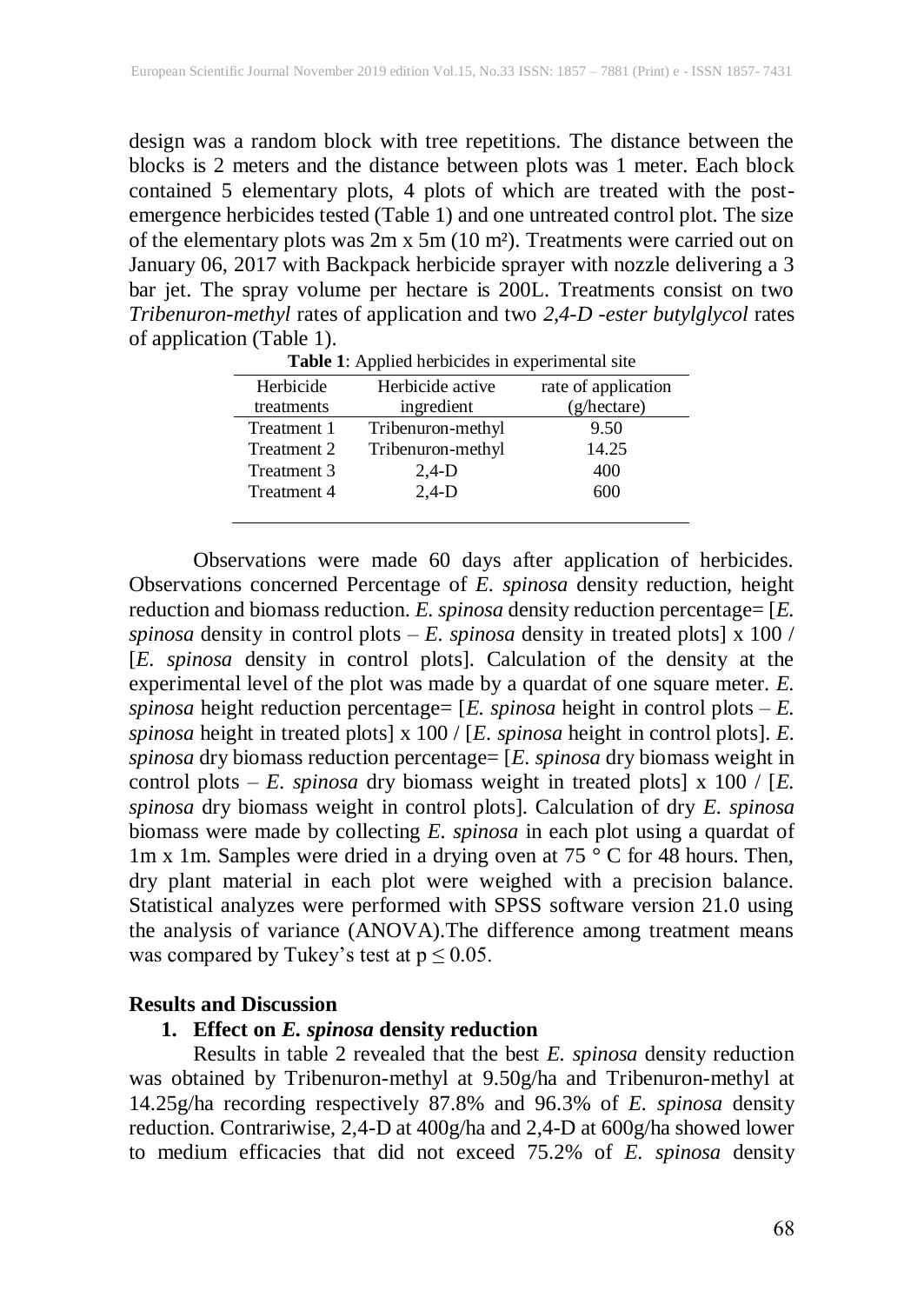reduction. It is important to mention that there were no significant statistical differences on *E. spinosa* density reduction between Tribenuron-methyl at 9.50g/ha and Tribenuron-methyl at 14.25g/ha (Table 2). **Table 2**: Effect on *E. spinosa* density reduction

| <b>Table 2.</b> Effect on E. <i>spinosa</i> density reduction |                                         |  |
|---------------------------------------------------------------|-----------------------------------------|--|
| Treatments                                                    | <i>E. spinosa</i> density reduction (%) |  |
| Tribenuron-methyl at 9.50g/ha                                 | $87.8c$ <sup>*</sup>                    |  |
| Tribenuron-methyl at 14.25g/ha                                | 96.3c                                   |  |
| 2,4-D at $400g/ha$                                            | 51.5 a                                  |  |
| 2,4-D at $600g/ha$                                            | 75.2 <sub>b</sub>                       |  |
| $Pa = 0.05$                                                   | < 0.001                                 |  |

*\*Significant differences within the same column and means followed by the same letter do not differ at Pα ≤0.05 according to Tukey's test.*

### **2. Effect on** *E. spinosa* **height reduction**

Results in table 3 showed that the best *E. spinosa* height reduction was obtained by Tribenuron-methyl at 9.50g/ha and Tribenuron-methyl at 14.25g/ha recording respectively 86.1% and 95.5% of *E. spinosa* height reduction (Table 3). Concerning the effect of 2,4-D at 400g/ha and 600g/ha, data in Table 3 showed lower to medium efficacies that did not exceed 72.7% of *E. spinosa* height reduction. It is important to mention that there were no significant statistical differences on *E. spinosa* height reduction between Tribenuron-methyl at 9.50g/ha and Tribenuron-methyl at 14.25g/ha (Table 3). In fact, Tribenuron-methyl belong to sulfonylurea family which mode of action Inhibit the acetolactate synthase (ALS) a key enzyme in the biosynthesis of the branched-chain amino acids isoleucine, leucine, and valine (LaRossa & Schloss, 1984). Enzyme Inhibition affects necessary protein synthesis. Therefore this affect plant growth and height, which is arrested within a few days before plant death.

### **3. Effect on** *E. spinosa* **dry biomass reduction**

Data in Table 4 indicate that the best *E. spinosa* dry biomass reduction was achieved by Tribenuron-methyl at 9.50g/ha and Tribenuron-methyl at 14.25g/ha recording respectively 90.5% and 98.7% of *E. spinosa* dry biomass reduction. Concerning the effect of 2,4-D at 400g/ha and 600g/ha, results showed lower to medium efficacies that did not exceed 63.8% of *E. spinosa* dry biomass reduction. It is important to mention that there were no significant statistical differences on *E. spinosa* dry biomass reduction between Tribenuron-methyl at 9.50g/ha and Tribenuron-methyl at 14.25g/ha (Table 4). These results are in line with those of Abouziena & *al*. (2008) who reported that Tribenuron-methyl applied at 14.28g/ha resulted in marked reduction in the dry weight of *E. spinosa* when compared with unweeded treatments recording 93.5% of *E. spinosa* dry biomass reduction. Moreover, same authors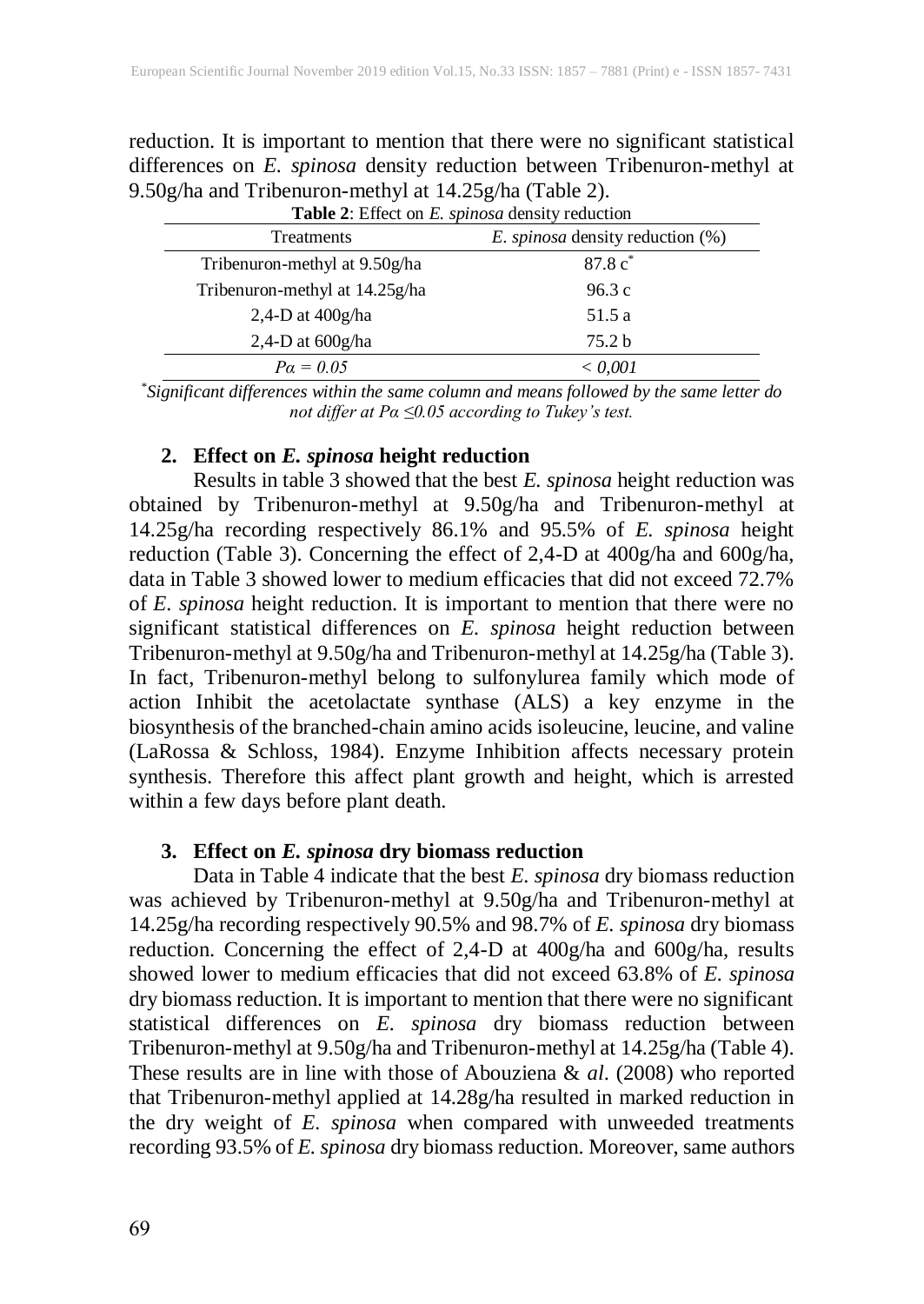reported that Tribenuron-methyl was better than hand weeding. This is because manual weeding eliminates only inter-rows weeds, while weeds located close to wheat plants are not controlled (Abouziena & *al*., 2008).

| Table 3: Effect on E. spinosa height reduction |                             |  |
|------------------------------------------------|-----------------------------|--|
| Treatments                                     | E. spinosa height reduction |  |
| Tribenuron-methyl at 9.50g/ha                  | $86.1 b^*$                  |  |
| Tribenuron-methyl at 14.25g/ha                 | 95.5 <sub>b</sub>           |  |
| $2,4$ -D at $400$ g/ha                         | 62.8a                       |  |
| 2,4-D at $600g/ha$                             | 72.7a                       |  |
| $Pa = 0.05$                                    | < 0.001                     |  |

*\*Significant differences within the same column and means followed by the same letter do not differ at Pα ≤0.05 according to Tukey's test.*

| <b>Table 4:</b> Effect on <i>E. spinosa</i> dry biomass reduction |                                  |  |  |
|-------------------------------------------------------------------|----------------------------------|--|--|
| Treatments                                                        | E. spinosa dry biomass reduction |  |  |
| Tribenuron-methyl at 9.50g/ha                                     |                                  |  |  |
|                                                                   | $90.5 h^*$                       |  |  |
| Tribenuron-methyl at 14.25g/ha                                    | 98.7 h                           |  |  |
| 2,4-D at $400g/ha$                                                | 55.4 a                           |  |  |
| 2,4-D at $600g/ha$                                                | 63.8 a                           |  |  |
| $Pa = 0.05$                                                       | < 0.001                          |  |  |

*\*Significant differences within the same column and means followed by the same letter do not differ at Pα ≤0.05 according to Tukey's test.*

### **Conclusion**

This study has shown that the herbicide Tribenuron-methyl at 9.50g/ha and 14.25g/ha gave the best control of *E. spinosa*. However, statistical analysis revealed no significant differences between these two rates of application. 2,4- D herbicide showed low to medium control of *E. spinosa*. Tribenuron-methyl at reduced rate of 9.50g/ha can be recommended to farmers in Ouazzane region when *E. spinosa* infestation is dominant. This study should be repeated with different herbicides with different modes of action to evaluate their effect on *E. spinosa*.

### **Acknowledgments**

The authors are grateful to all technicians of ONCA Ouazzane for providing necessary facilities for conducting this research work.

### **References:**

1. Abouziena H.F., Sharara Faida A.A & El-desoki E.R. (2008). Efficacy of cultivar selectivity and weed control treatments on wheat yield and associated weeds in sandy soils. World Journal of Agricultural Sciences, 4 (3). Pages: 384-389.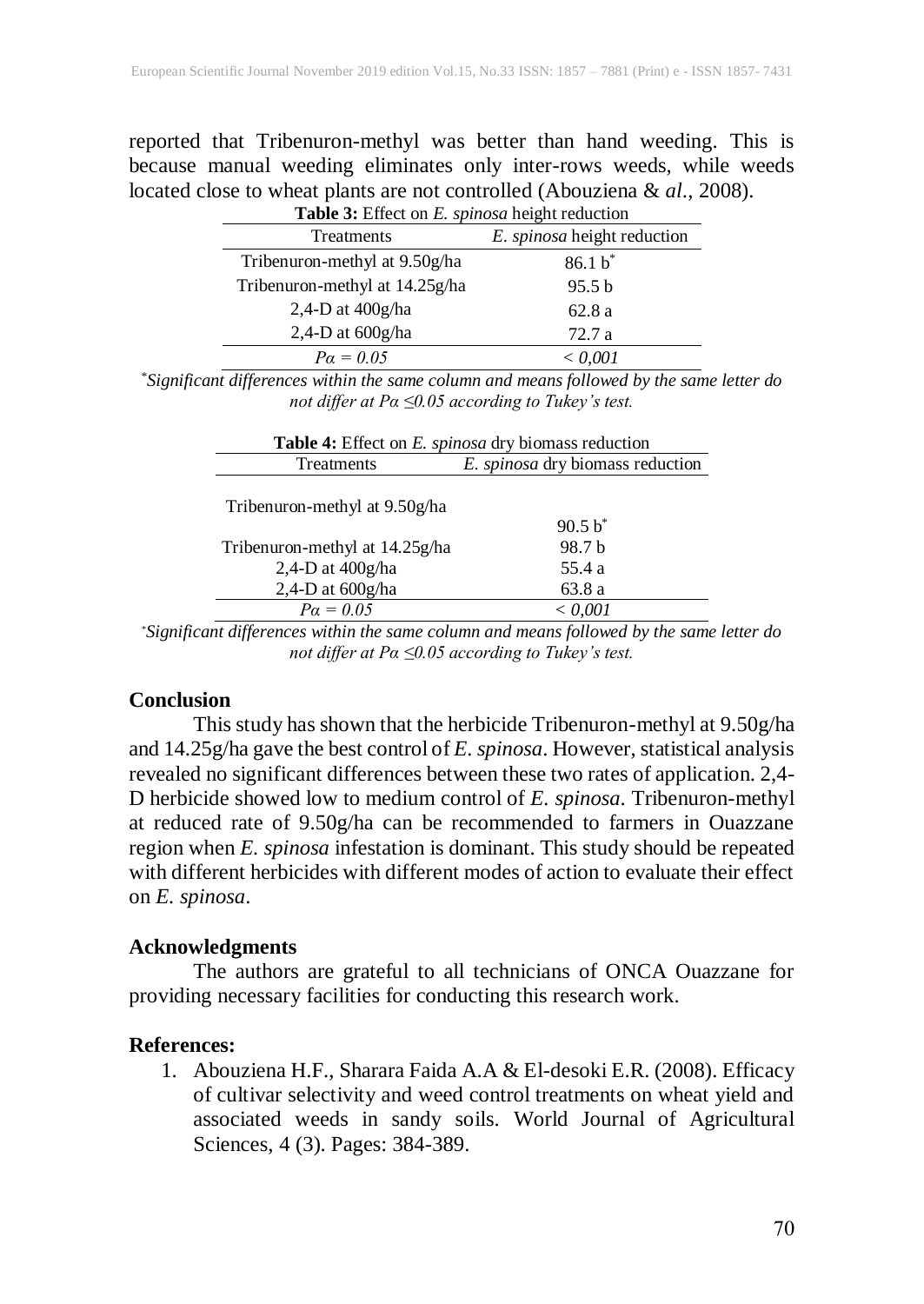- 2. Blair A.M. & Martin T.D. (1988). A review of the activity, fate and mode of action of sul-fonylurea herbicides. Pestic. Sci., 22. Pages: 195-219.
- 3. Bouhache M (2007). Désherbage chimique des céréales d'automne. Agiculture du Maghreb N°25. Pages : 57-62.
- 4. Bouhache M. 2017. Attouts et faiblesses des herbicides utilisables sur les céréales au Maroc. Agriculture du Maghreb N°100. Pages: 9-19.
- 5. Boulet C., Bouhache M., Wahbi M. & Taleb A. (1991). Les mauvaises herbes du Souss. Actes éditions, Institut Agronomique et Vétérinaire Hassan II, Rabat, 1991. 295p.
- 6. Boutahar K. (1994). Impact de la date de récolte et la présence des adventices sur les pertes en grain à la récolte des céréales. Al Awamia N°85. Pages : 25-32.
- 7. Brown H.M. (1990). Mode of action, crop selectivity, and soil relations of the sulfonylureaherbicides. Pestic. Sci. N°29. Pages: 263-281.
- 8. Ezzahiri B., Bouhache M. & Mihi M. (2017). Index Phytosanitaire Maroc, 304p.
- 9. Hajjaj B. (2010). Diagnostic de la situation du désherbage chimique des céréales et légumineuses dans la région de Sidi El Aidi (Chaouia) et Jemaa shaim (Abda). Proc. 7ème congés de l'Association Marocaine de Protection des Plantes. Pages : 357-364.
- 10. Karrou M., El Mourid M., Boutfirass M. & El Gharous M. (2008). Opportunities for improving wheat water productivity in semi-arid areas of Morocco. Al Awamia N°123-124. Pages: 19-37.
- 11. LaRossa, R.A., & Schloss, J.V. (1984). The sulfonylurea herbicide sulfo-meturon methyl is an extremely potent and selective inhibitor of aceto-lactate synthase in Salmonella typhimurium. The journal of biological chemistry. Vol. 259, No 14, , Issue of July 25. Pages: 8753- 8757.
- 12. Mapmdref (2019). Ministère de l'Agriculture, de la Pêche Maritime, du Développement Rural et des Eaux et Forêts, MAROC. Division des statistiques.
- 13. Onssa (2019). Office de Sécurité Sanitaire des Produits Alimentaires. http://www.onssa.gov.ma. 18/10/2019.
- 14. Ray T.B. (1984). Site of action of chlorsulfuron. Inhibition of valine and isoleucine biosynthesis in plants. Plant Physiol. N°75: 827-831.
- 15. Rost T.L. (1984). The comparative cell cycle and metabolic effects of chemical treatments on root tip meristems. III. Chlorsulfuron. J. Plant Growth Reg. N°3. Pages: 51-63.
- 16. Spitters C.J.T. & Van Den Bergh J.P. (1982). Competition between crop and weeds: A system approach. In Biology and ecology of weeds.